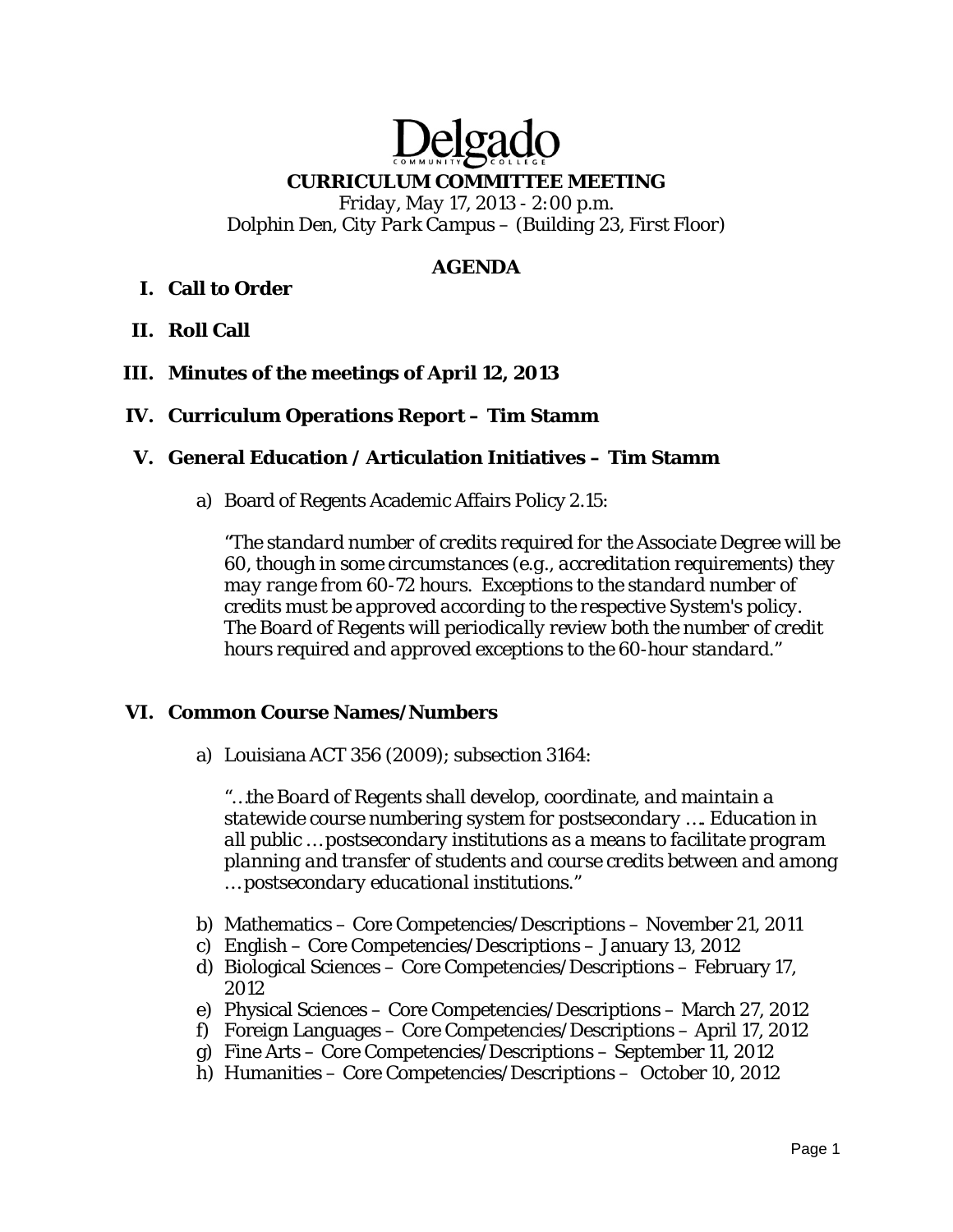- i) Social and Behavioral Sciences Core Competencies/Descriptions November 27, 2012.
- j) Accounting Core Competencies/Descriptions -- February 26, 2013
- k) Finance/Economics/Management Core Competencies/Descriptions April 9, 2013 (meeting date adjusted)
- l) Marketing/Business Law/Legal Environment of Business/Microcomputer Applications/Statistical Methods/General-Intro to Business Administration/Business Math – Core Competencies/Descriptions -- May 1, 2013

### **VII. New Business**

# a) **Communication/ENGL**

**Course Revision:** ENGL-060: Basic Composition. Course description: "Focuses on the development of writing skills, especially grammar and mechanics, and using Standard English to create effective sentences and paragraphs. This is a five hour skills improvement course that is similar in content to ENGL 061 and may not be used as credit towards an associate degree or certificate program." Current description: "Intensive practice in fundamentals of grammar and writing. Meets five hours per week. A skills improvement course that may not be used as credit for certificate or degree."

# b) **Communication/ENGL**

**Course Revision:** ENGL-061: Developmental Compositions I. Course description: "A basic writing course focusing on grammar and mechanics as they relate to the development of well-constructed sentences and paragraphs. This is a skills improvement course that may not be used as credit towards an associate degree or certificate program." Current description: "Basic writing sequence focusing on fluency, idea generation, revision, and proofreading. These are skills improvement courses and may not be used as credit for certificate or degree. "C" or better required in ENGL 061 to enroll in the next level of Developmental Composition. "C" or better required in ENGL 062 or ENGL 063 to enroll in ENGL 101."

# c) **Communication/ENGL**

**Course Revision:** ENGL-062: Developmental Composition II. Course description: "A basic writing course focusing on grammar and mechanics as they relate to the development of well-constructed paragraphs and essays. This is a skills improvement course that may not be used as credit towards an associate degree or certificate program. " Current description: "Basic writing sequence focusing on fluency, idea generation, revision, and proofreading. These are skills improvement courses and may not be used as credit for certificate or degree. "C" or better required in ENGL 061 to enroll in the next level of Developmental Composition. "C" or better required in ENGL 062 or ENGL 063 to enroll in ENGL 101."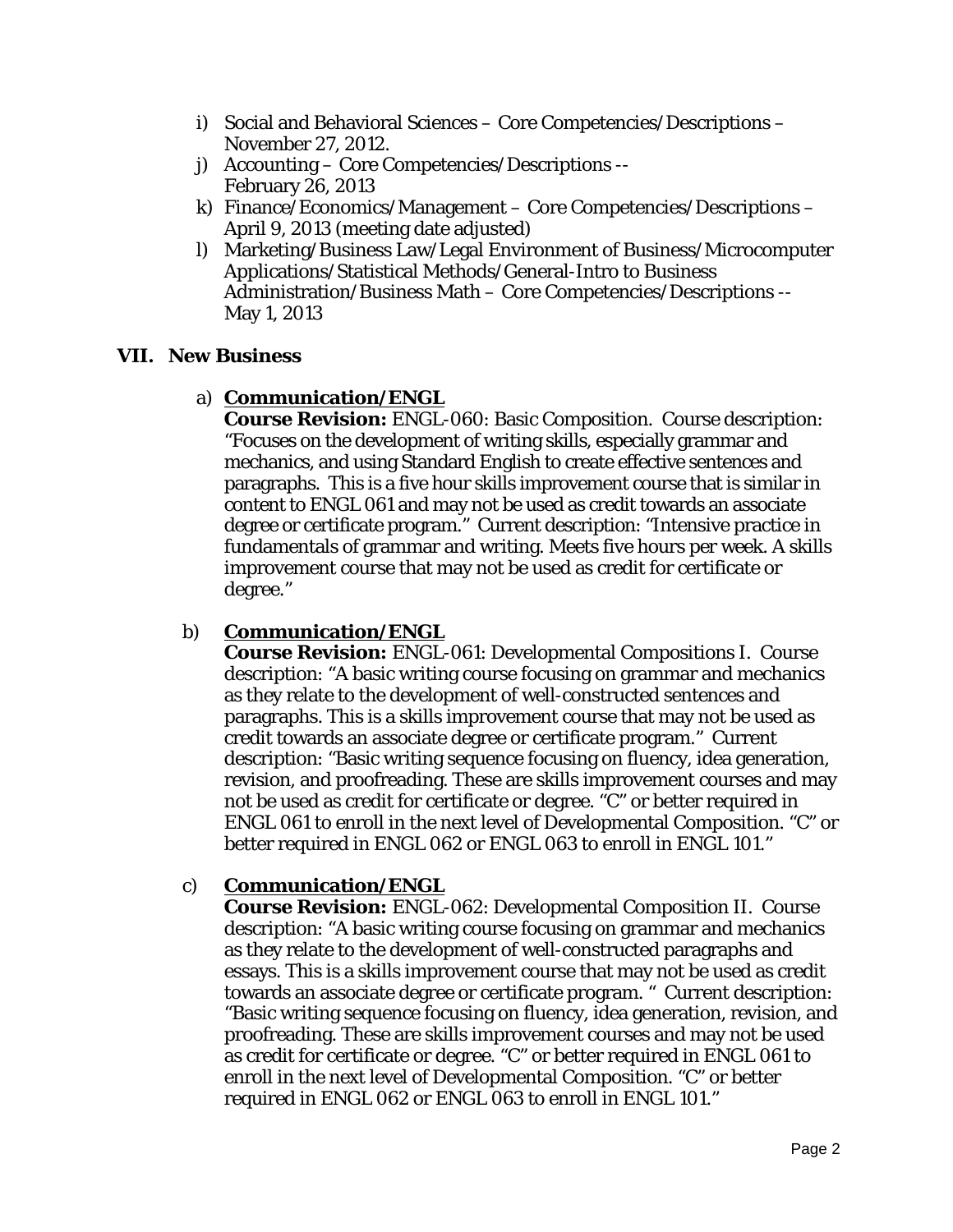### d) **Communication/ENGL**

**Master Syllabus Revision:** ENGL-101: English Composition I. Revise the Master Syllabus for ENGL-101: English Composition I.

e) **Communication/ENGL** 

**Master Syllabus Revision:** ENGL-102: English Composition II. Revise the Master Syllabus for ENGL-102: English Composition II.

# f) **Allied Health/RADT**

**Change of Program Description:** Associate of Applied Science in Radiologic Technology. Revise the description of the Associate of Applied Science in Radiologic Technology to reflect the revised mission statement. "The mission of the Delgado Community College Radiologic Technology program is to provide students with both academic and clinical instruction which will prepare them to function as competent, compassionate, entrylevel radiographers who respond professionally and ethically to patients and members of the healthcare community." Current mission statement: "The mission of the Radiologic Technology (RADT) program is to provide students with a comprehensive educational program that will prepare them to become effective participants with high ideals in the medical imaging profession. The Radiologic Technology program attempts to encourage character and lifelong learning."

# g) **Business & Technology/ADOT**

**Change of Course Title:** ADOT-101: Keyboarding. Change the title of ADOT-101: Keyboarding *from* ADOT-101: Keyboarding *to* ADOT-101: Document Production. The new title more accurately reflects the content and intended purpose of the course.

# h) **Business & Technology/ADOT**

**Course Revision:** ADOT-101: Document Production. Revise the course, ADOT-101: Document Production, to focus on productivity and excellence needed for document production in the modern office environment. Topics include: keyboarding, formatting, proof-reading, and editing.

# i) **Business & Technology/MANG**

**New Course:** MANG-180: Office Management (3-0-3 / 45). Creation of a new course, MANG-180: Office Management. The goal of the course is to develop skills and competencies required to become an effective office manager in the contemporary workplace. Course description: "Office procedures and administration, with focus on knowledge and skills for administrative assistants and office managers. Use of organizational, administrative, and decision-making skills to contribute positively to the work environment. Emphasis is placed on the practical application of office management and administrative skills required to ensure that an office runs effectively and efficiently."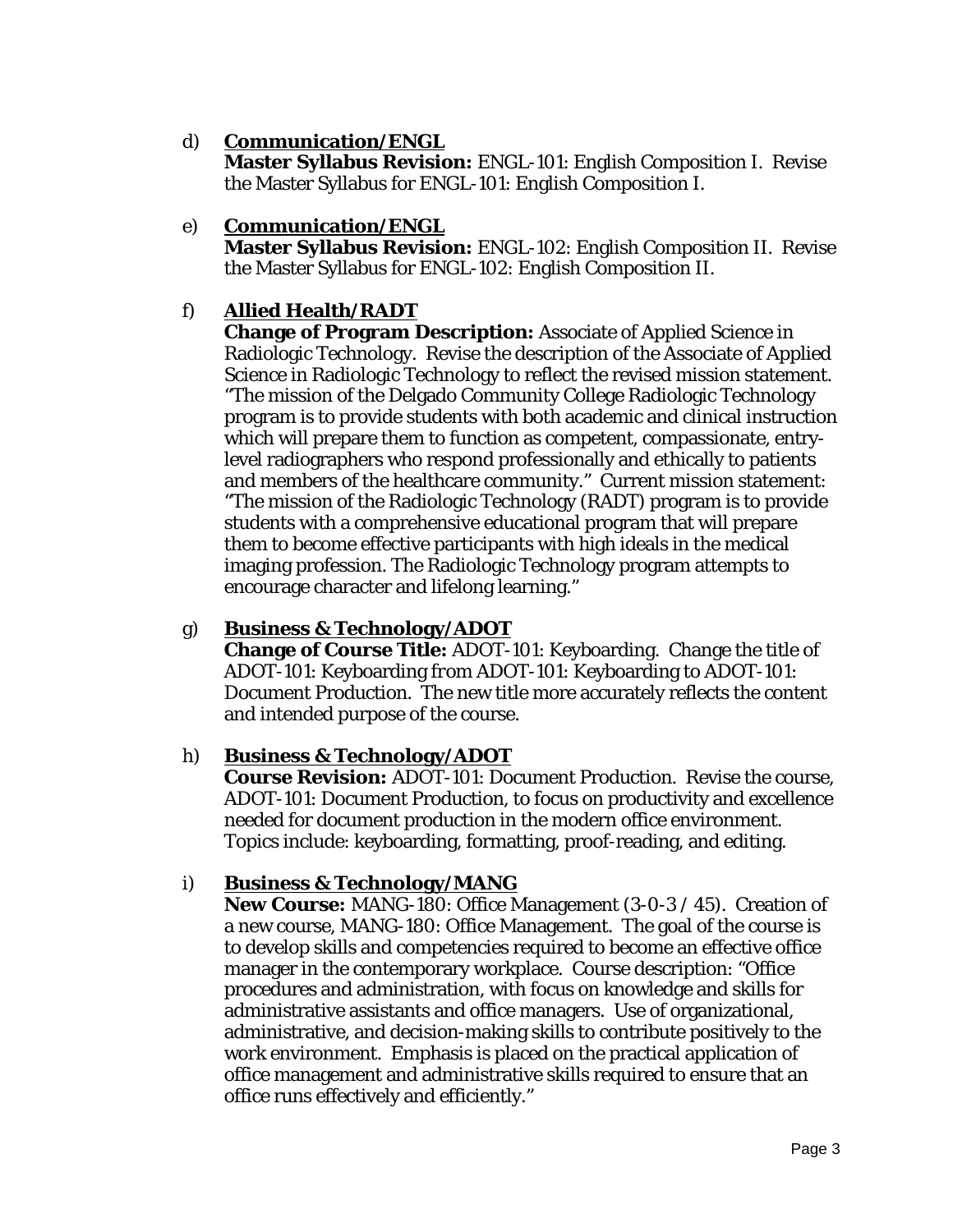# j) **Business & Technology/MARK**

**New Course:** MARK-102: Customer Service (3-0-3 / 45). Creation of a new course, MARK-102: Customer Service. The goal of the course is to provide a systematic process for building service still required by all businesses to retain and build successful relationships with customers. Course description: "Systematic process for building service skills that all business people need. Students will learn how to interact with customers (communicating in person), resolve conflicts, maintain records, understand the importance of customer satisfaction/retention, actively participate as members of a team, and develop time management skills."

### k) **Business & Technology/BUSG**

**Change of Course Prerequisite:** BUSG-224: Business Computer Applications. Change the prerequisite requirements of BUSG-224: Business Computer Applications to state: "Eligibility for ENGL-101 and Eligibility for MATH-118 OR ADOT-105."

#### l) **Business & Technology/ADOT**

**Program Termination:** Associate of Applied Science in Administrative Office Technology. Terminate the Associate of Applied Science in Administrative Office Technology, as the current degree configuration does not meet contemporary workforce needs.

#### m) **Business & Technology/ADOT**

**Program Termination:** Certificate of Technical Studies in Administrative Office Technology, as the current program does not meet contemporary workforce needs.

#### n) **Business & Technology/BUSG/MANG/MARK**

**Program Revision:** Associate of Applied Science in Business and Management. Revise the Associate of Applied Science in Business and Management – Concentration in Retail Management: Delete: MARK-215: Visual Merchandising from Courses Required in Concentration; Add: MARK-102: Customer Service to Courses Required in Concentration. Delete: Concentration in International Business from the degree program, due to lack of student interest. Addition of a new concentration, Office Management, to the degree program: Add: ADOT-222: Computerized Accounting using Quickbooks, ADOT-105: Survey of Computer Applications, ADOT-178: General Office Procedures, MANG-180: Office Management, MARK-102: Customer Service, Select one of the following: ADOT-101: Document Production, ADOT-218: Payroll Accounting, BUSG-121: Business Mathematics, MANG-101: Human Relations in Business, MANG-131: Human Resource Management, MANG-224: Supervision. Total program hours remain the same.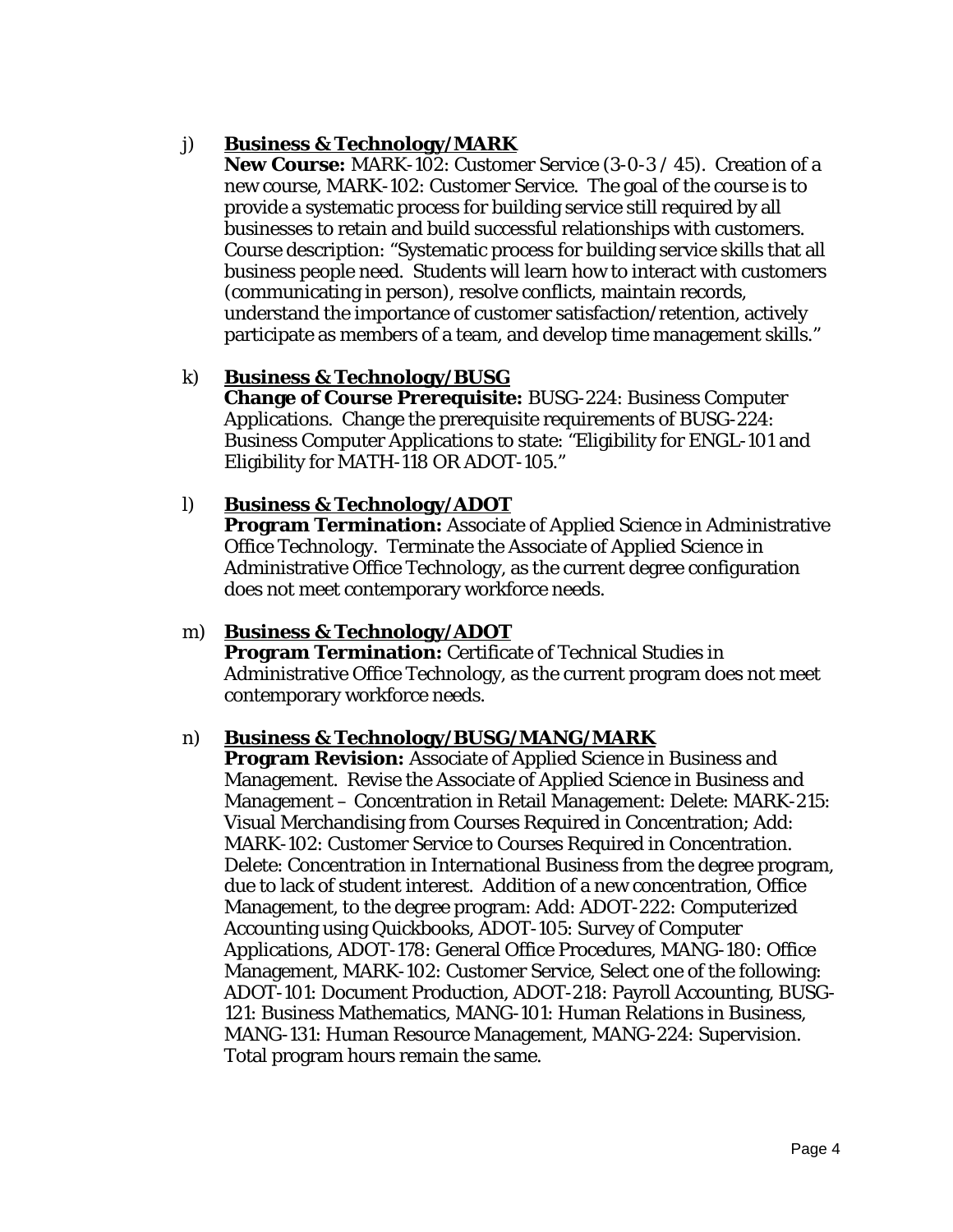# o) **Business & Technology/ENVS**

**Program Termination:** Certificate of Technical Studies in Environmental Studies – The Built Environment, as the current program has demonstrated low student interest.

### p) **Technical Division/CSTT**

**Program Termination:** Certificate of Technical Studies in Cosmetology Teacher Trainer, as the goals/outcomes of the program may best be addressed through the non-credit arena.

#### q) **Technical Division/MOVH**

**Program Termination:** Certificate of Technical Studies in Collision Repair Technician: Basic Structure Repair Person. The related C.T.S. and A.A.S. in Motor Vehicle Technology remain active, and are adequate to meet student interest and local workforce employment need.

### r) **Technical Division/DPTE**

**Program Termination:** Certificate of Technical Studies in Diesel Power Technology, due to lack of student/employer interest.

#### s) **Arts & Humanities/GRPH**

**Program Termination:** Certificate of Technical Studies in Graphics and Editing Assistant. The program has demonstrated low student interest.

# t) **Arts & Humanities/INTD**

**Program Termination:** Technical Diploma in Interior Design. The initial goal of the program was to appeal to those students in possession of an Associate, Baccalaureate, or graduate degree in a discipline other than Interior Design who wished to take a prescribed series of courses to become eligible to sit for the national licensure exam. Five year enrollment/completion rates did not meet initial projections, and student interest has remained low.

#### u) **Arts & Humanities/PFMA**

**Program Termination:** Associate of Arts in Performance and Media Arts. The implementation of the Associate of Arts Louisiana Transfer Degree provides a legislatively guaranteed path for transfer to related baccalaureate degrees for the concentrations comprising the Associate of Arts in Performance and Media Arts. Additionally, Associate of General Studies may be used for those students wishing to enter the workforce directly after graduation with an Associate degree.

#### v) **Business & Technology/CMIN**

**Change of Course Title:** CMIN-250: JAVA Programming. Change the title of CMIN-250: JAVA Programming *from* CMIN-250: JAVA Programming *to* CMIN-250: JAVA Programming I.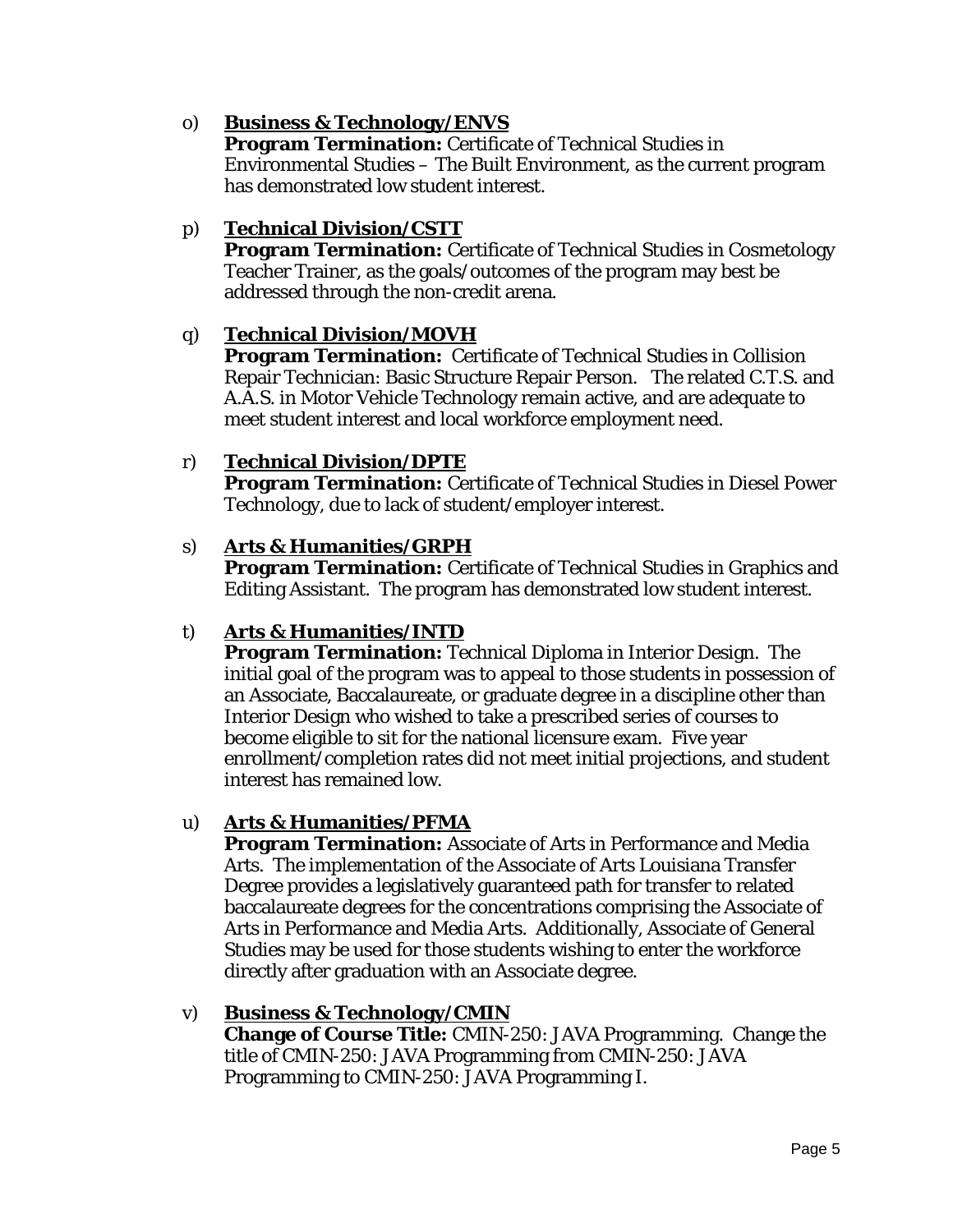# w) **Business & Technology/CMIN**

**Change of Course description:** CMIN-250: JAVA Programming I. Change the description of CMIN-250: JAVA Programming I to state: "Elementary elements of programming using the JAVA programming language. Project activities allow students to learn programming principles and the basic JAVA skills and techniques." Current description: "Introduction to the Internet and JAVA programming language."

#### x) **Business & Technology/CMIN**

**New Course:** CMIN-257: JAVA Programming II (3-0-3 / 45). Creation of a new course, CMIN-257: JAVA Programming II. The course is designed to provide intermediate knowledge of object-oriented programming using JAVA. Course description: "Continues teaching of programming using the JAVA programming language. Provides instruction for knowledge and skills needed to design and build intermediate level JAVA programs. Object-oriented structures, the API, additional classes and methods, and interactions with databases are taught. Prerequisites: CMIN-207: Logic and Design II and CMIN-250: JAVA Programming I."

#### y) **Business & Technology/CMIN**

**Change of Course Title:** CMIN-211: Visual Basic I. Change the title of CMIN-211: Visual Basic I *from* CMIN-211: Visual Basic I *to* CMIN-211: Event-Driven Programming I.

# z) **Business & Technology/CMIN**

**Change of Course description:** CMIN-211: Event-Driven Programming I. Change the description of CMIN-211: Event-Driven Programming I to state: "Programming using an event driven toolkit, Visual Basic. Lectures, hands-on learning assignments, and project activities guide students to learn knowledge of programming principles and basic event-driven skills and techniques with Visual Basic. Prerequisite: CMIN-203: Logic and Design I." Current Description: "Covers the fundamental elements of programming using the Visual BASIC programming language. Project activities allow students to practice important Visual BASIC skills and techniques. Prerequisite(s): CMIN 203."

# aa) **Business & Technology/CMIN**

**Change of Course Title:** CMIN-212: Visual Basic II. Change the title of CMIN-212: Visual Basic II *from* CMIN-212: Visual Basic II *to* CMIN-212: Event-Driven Programming II.

#### bb) **Business & Technology/CMIN**

**Change of Course description:** CMIN-212: Event-Driven Programming II. Change the description of CMIN-212: Event-Driven Programming II to state: "Continues to teach programming using the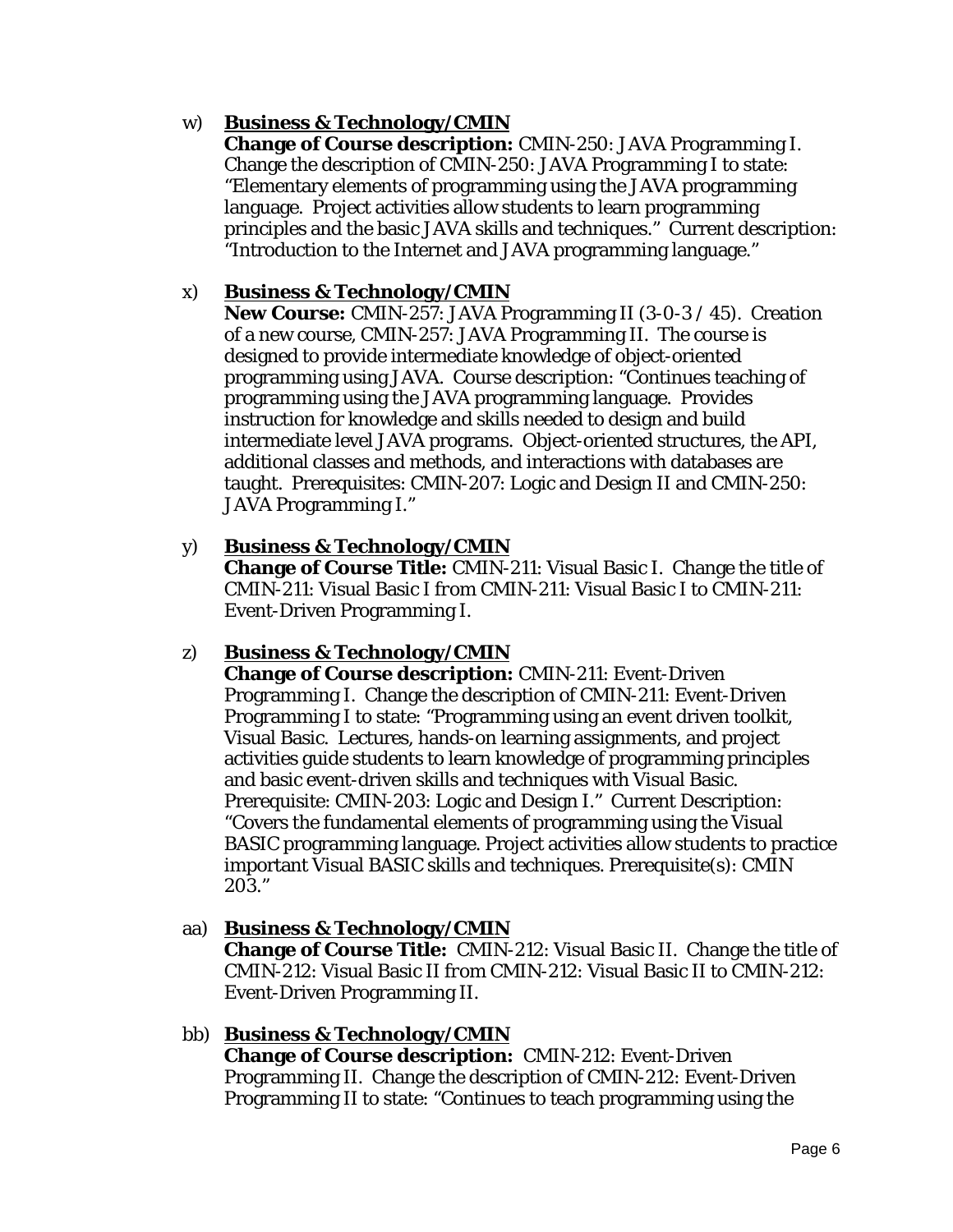Visual Basic toolkit. Provides instruction for knowledge and skills needed to design and build intermediate level Visual Basic applications. Objectoriented structures, the API, additional classes and methods, and interaction with Web forms are taught. Prerequisite: CMIN-211: CMIN-212: Event-Driven Programming I." Current description: "Application programming using Visual BASIC language. Emphasizes problem solving common business situations and creation of innovative and useful programs in the Windows environment. Prerequisite(s): CMIN 211."

#### cc) **Business & Technology/ADOT**

**New Course:** ADOT-162: Animation Design with MAYA (3-0-3 / 45). The goal of the course is to provide students with an understanding of how design and create simple three-dimensional objects using the MAYA program. Course description: "Creation of simple objects that can be integrated into a complex and already completed model to generate a computer graphic solution used in the 3d design industry. The computer software program Maya is used in this course. The instruction provided in the course will include lectures and guided hands-on exercises. On successful completion of the course students will be able to perform design work in Maya that will be typical of industry expectations."

#### dd) **Business & Technology/CMIN**

**Program Revision:** Associate of Applied Science in Computer Information Technology. Revise the A.A.S. in Computer Information Technology as follows: Delete: Concentration in E-Commerce. Delete: Concentration in Technical Specialist. The referenced concentrations do not meet current workforce or instructional program needs. Delete: ADOT-265: Spreadsheet Applications and CMIN-211: Visual Basic I from Required Courses in Major: Add: SPCH-130: Fundamentals of Speech Communication, BUSG-178: Business Communication, CMIN-244: Introduction to Information Security/Assurance, and CMIN-250: JAVA Programming I to Required Courses in Major. Increase Concentration Totals *from* 15 *to* 18-20. Delete: Required Related Courses Category. Programmer/Analyst Concentration: Delete: CMIN-266: Database Management Systems from Required Courses in Concentration. Add: CMIN-207: Logic and Design II, CMIN-211: Event-Driven Programming I and a list of course choices for Concentration; Web Design Concentration: Delete: ADOT-225: Multimedia and Animation Techniques with Flash from Required Courses in Concentration; Add: ADOT-131: Photo Editing for Windows and ADOT-215: Web Design Using Dreamweaver to Courses Required in Concentration, and a list of course choices for Concentration; Add: new Concentrations in Information Security/Assurance and Game Design to degree program; Delete Approved Electives category. Total program hours decrease *from* **72** *to 60-62.*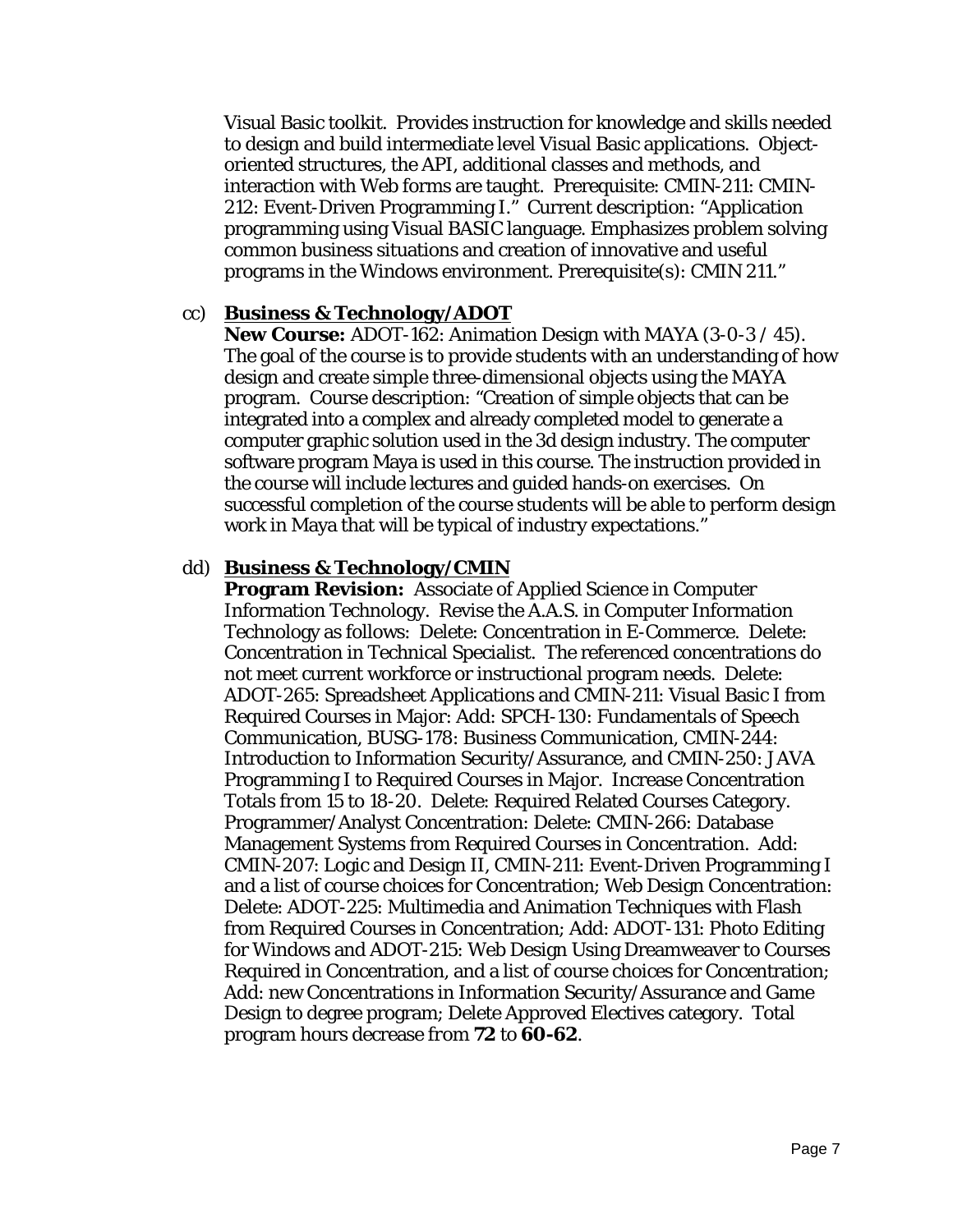### ee) **Business & Technology/CMIN**

**Change of Program Description:** Associate of Applied Science in Computer Information Technology. Revise the program description for A.A.S. in Computer Information Technology to address modifications to Concentrations.

#### **VIII. Consent Agenda**

#### a) **Arts & Humanities/FNAR**

**Change of Course Description:** FNAR-158: Three Dimensional Design. Course description: "LCCN: CART 1123. Introduction and exploration of the basic elements, principles, and aesthetic concepts in 3-D design. Hands-on experience." Current description: "Introduction to techniques, materials and processes of three-dimensional design. Studio exercises and projects."

#### b) **Arts & Humanities/FNAR**

**Change of Course Title:** FNAR-125: Art History Survey I. Change the title of FNAR-125: Art History Survey I *from* FNAR-125: Art History Survey I *to* FNAR-125: Art History I.

### c) **Arts & Humanities/FNAR**

**Change of Course Description:** FNAR-125: Art History I. Course description: "LCCN: CART 2103. Chronological survey of art: prehistoric, Near-Eastern, Greek, Roman, and medieval art." Current description: "Survey of prehistoric through Gothic period."

#### d) **Arts & Humanities/FNAR**

**Change of Course Title:** FNAR-126: Art History Survey II. Change the title of FNAR-126: Art History Survey II *from* FNAR-126: Art History Survey II *to* FNAR-126: Art History II.

#### e) **Arts & Humanities/FNAR**

**Change of Course Description:** FNAR-126: Art History II. Course description: "LCCN: CART 2113: Chronological survey of Renaissance to modern art." Current description: "Survey of Renaissance through modern period."

#### f) **Arts & Humanities/FNAR**

**Change of Course Title:** FNAR-103: Drawing I. Change the title of FNAR-103: Drawing I *from* FNAR-103: Drawing I *to* FNAR-103: Beginning Drawing.

#### g) **Arts & Humanities/FNAR**

**Change of Course Description:** FNAR-103: Beginning Drawing. Course description: "LCCN: CART 2203. Introduction to elements,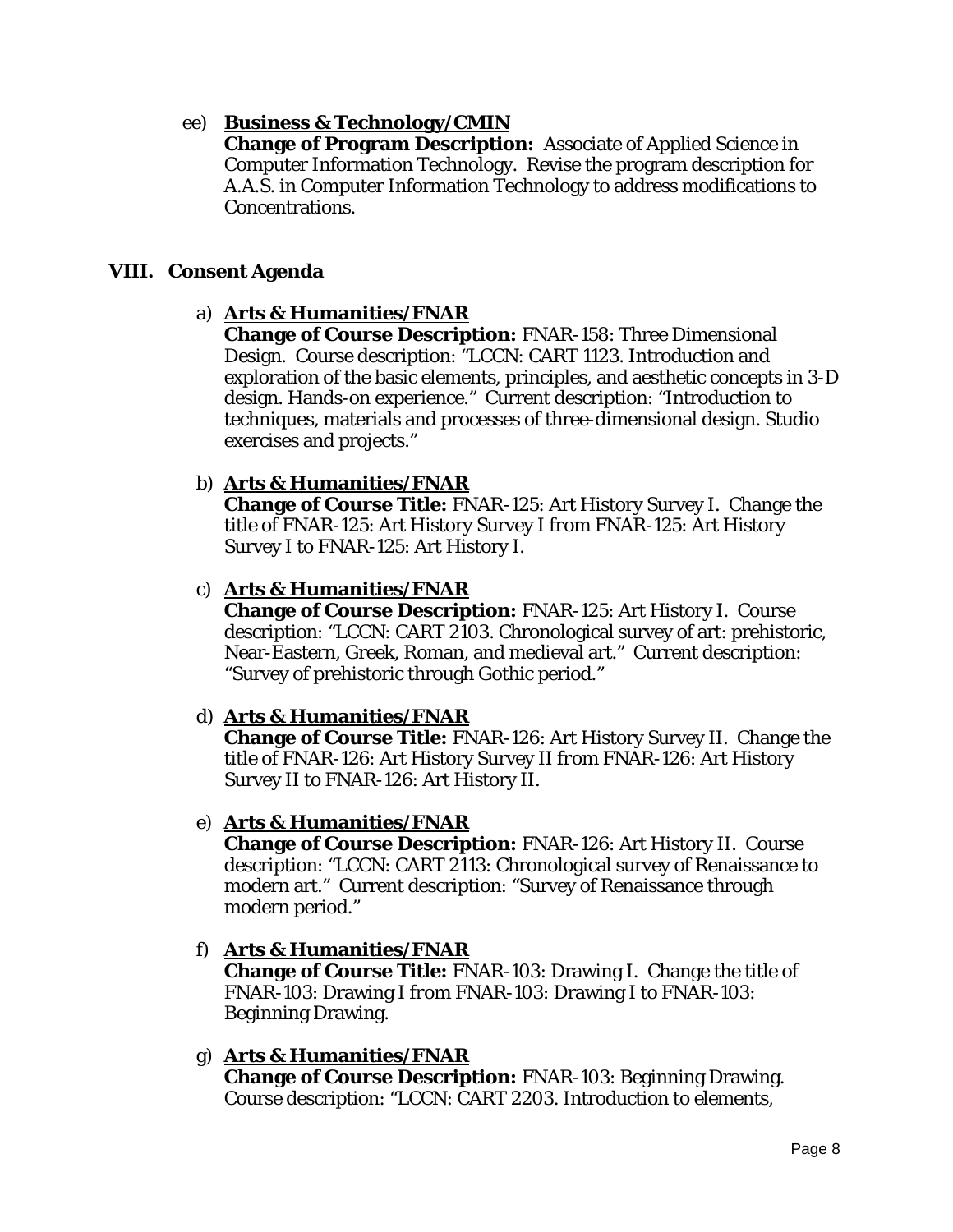vocabulary and principles of drawing through various media; drawing from observation; includes composition, perspective, spatial organization, line, value and gesture." Current description: "Basic drawing principles and concepts using various media and techniques."

### h) **Arts & Humanities/FNAR**

**Change of Course Description:** FNAR-212: Figure Drawing. Course description: "LCCN: CART 2213: Introduction to drawing the human form from observation, using various media." Current description: "Anatomy gesture, and contour drawing of the human figure. Various media and techniques are used."

### i) **Arts & Humanities/SPCH**

**Change of Course Title:** SPCH-130: Fundamentals of Speech Communication. Change the title of SPCH-130: Fundamentals of Speech Communication *from* SPCH-130: Fundamentals of Speech Communication *to* SPCH-130: Fundamentals of Communication.

# j) **Arts & Humanities/SPCH**

**Change of Course Description:** SPCH-130: Fundamentals of Communication. Course description: "LCCN: CCOM 1013. Broad-based overview of the field of communication as a social and cultural construct, through an examination of practices and theories in various contexts and settings. Topics may include communication theory, media studies, rhetoric intercultural studies, group and organizational communication, and performance." Current description: "An overview of speech communication, including aspects of communication theory, interpersonal communication, small group communication, organizational communication (interviewing), and public speaking."

#### k) **Arts & Humanities/SPCH**

**Change of Course Description:** SPCH-230: Public Speaking. Course description: "LCCN: CCOM 2103. Study and application of basic principles of effective extemporaneous speaking, including audience analysis and adaptation, topic selection, research, organization, and presentation skills. Students deliver, listen to, and critique a variety of speeches." Current description: "Advanced speech course that assumes basic language, organizational, and research skills. Students create and deliver topical speeches and analyze class speeches and relevant modern speeches. Research required."

#### l) **Arts & Humanities/SPCH**

**Change of Course Description:** SPCH-131: Interpersonal Communication. Course description: "LCCN: CCOM 2213. Study of the theory and practice of communication in one-to-one relationships, with emphasis on conflict management, listening, nonverbal communication, gender and culture." Current description: "Types of communication skills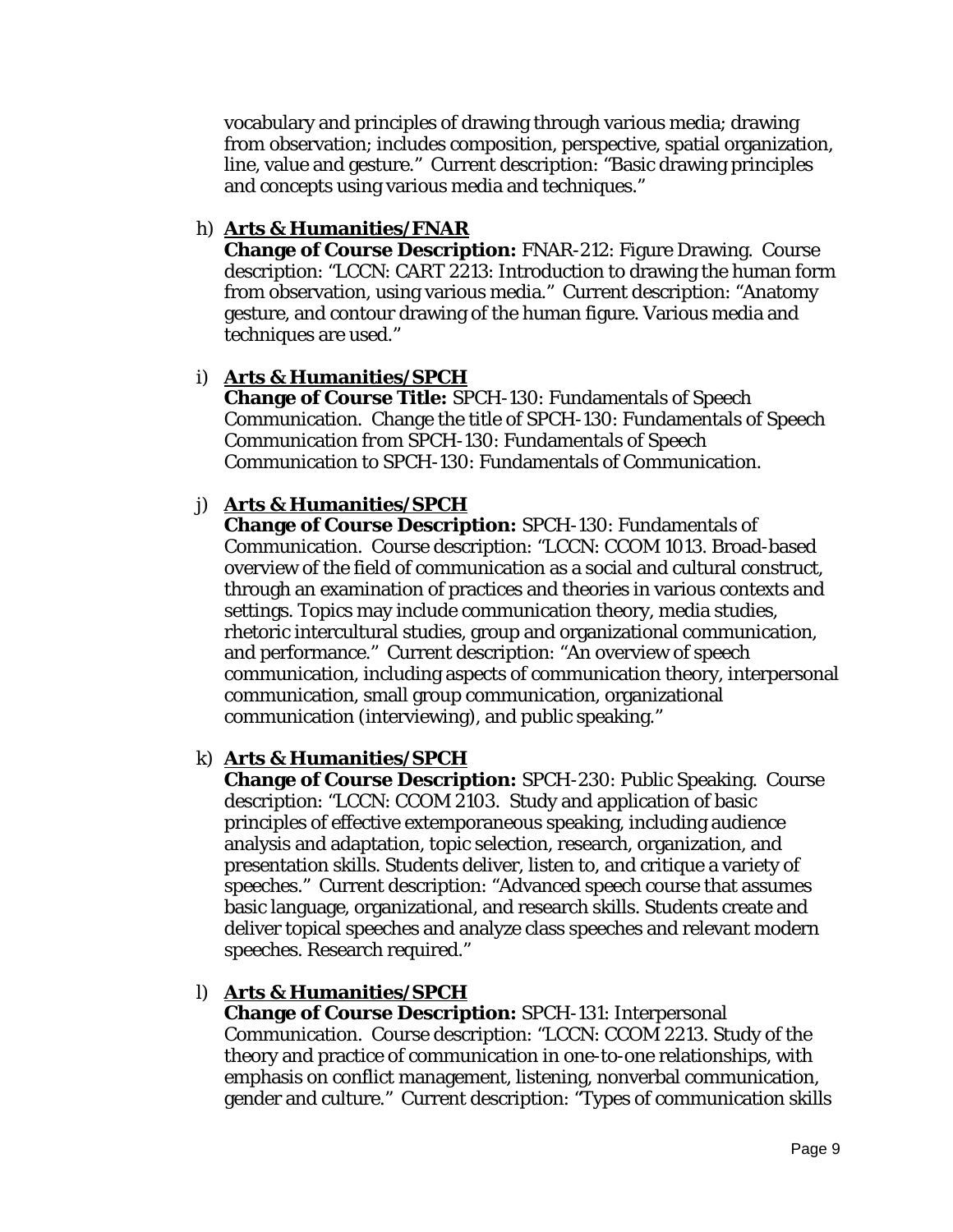essential to one-on-one relationships. Topics include self concept, perception, emotions, language, nonverbal communication, listening, conflict management, and intercultural communication."

#### m) **Arts & Humanities/SPCH**

**Change of Course Title:** SPCH-132: Workplace Communication. Change the title of SPCH-132: Workplace Communication *from* SPCH-132: Workplace Communication *to* SPCH-132: Business and Professional Communication.

#### n) **Arts & Humanities/SPCH**

**Change of Course Description:** SPCH-132: Business and Professional Communication. Course description: "LCCN: CCOM 2313. Development and practice of oral communication skills necessary in business and professional settings. Includes experience in interviewing, individual presentations, group problem-solving and adapting to organizational cultures." Current description: "Oral communication in organizations. Topics include discussion methods, conference techniques, interviews, committee reports, lectures, and presentations."

#### o) **Arts & Humanities/HIST**

**Change of Course Title:** HIST-101: Early Western Civilization. Change the title of HIST-101: Early Western Civilization *from* HIST-101: Early Western Civilization *to* HIST-101: Western Civilization I.

#### p) **Arts & Humanities/HIST**

**Change of Course Description:** HIST-101: Western Civilization I. Course description: "LCCN: CHIS 1013. Survey of western civilization from ancient times to the Reformation era." Current description: "Western civilization from early Mesopotamian cultures through the Renaissance and Reformation."

#### q) **Arts & Humanities/HIST**

**Change of Course Title:** HIST-102: Modern Western Civilization. Change the title of HIST-102: Modern Western Civilization *from* HIST-102: Modern Western Civilization *to* HIST-102: Western Civilization II."

#### r) **Arts & Humanities/HIST**

**Change of Course Description:** HIST-102: Western Civilization II. Course description: "LCCN: CHIS 1023. Survey of western civilization from the Reformation era to the present." Current description: "Significant changes in society, government, economic systems, culture and scientific thought in the Western World since Reformation."

#### s) **Arts & Humanities/HIST**

**Change of Course Title:** HIST-103: World History I. Change the title of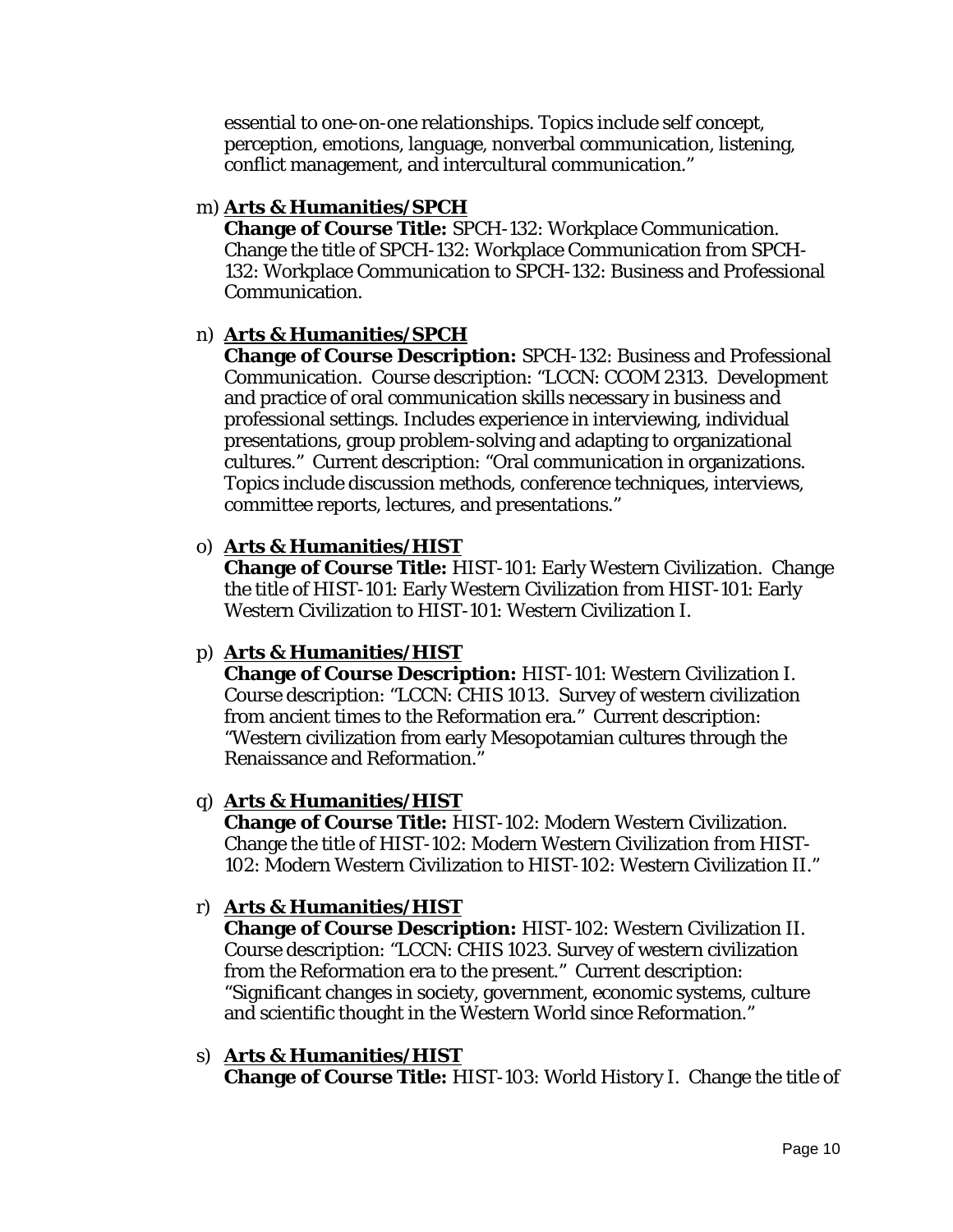HIST-103: World History I *from* HIST-103: World History I *to* HIST-103: World Civilization I.

### t) **Arts & Humanities/HIST**

**Change of Course Description:** HIST-103: World Civilization I. Course description: "LCCN: CHIS 1113. Survey of world history from ancient civilizations to 1500." Current description: "Survey of World History from ancient civilizations to approximately 1700 C.E. The course will include the cultures and achievements of the peoples of Africa, the Americas, Asia, Australia, and Europe."

### u) **Arts & Humanities/HIST**

**Change of Course Title:** HIST-105: World History II. Change the title of HIST-105: World History II *from* HIST-105: World History II *to* HIST-105: World Civilization II.

# v) **Arts & Humanities/HIST**

**Change of Course Description:** HIST-105: World Civilization II. Course description: "LCCN: CHIS 1123. Survey of world history from 1500 to the present." Current description: "Survey of World History from approximately 1700 C.E. to the present. The course will include the cultures and achievements of the peoples of Africa, the Americas, Asia, Australia, and Europe."

#### w) **Arts & Humanities/HIST**

**Change of Course Title:** HIST-205: American History to 1865. Change the title of HIST-205: American History to 1865 *from* HIST-205: American History to 1865 *to* HIST-205: American History I.

#### x) **Arts & Humanities/HIST**

**Change of Course Description:** HIST-205: American History I. Course description: "LCCN: CHIS 2013. Survey of United States history from earliest times to the Civil War era." Course description: "From early explorations of Americas to end of Civil War."

#### y) **Arts & Humanities/HIST**

**Change of Course Title:** HIST-206: American History after 1865. Change the title of HIST-206: American History after 1865 *from* HIST-206: American History after 1865 *to* HIST-206: American History II.

#### z) **Arts & Humanities/HIST**

**Change of Course Description:** HIST-206: American History II. Course description: "LCCN: CHIS 2023. Survey of United States history from the Civil War era to the present." Current description: "From end of Civil War to present."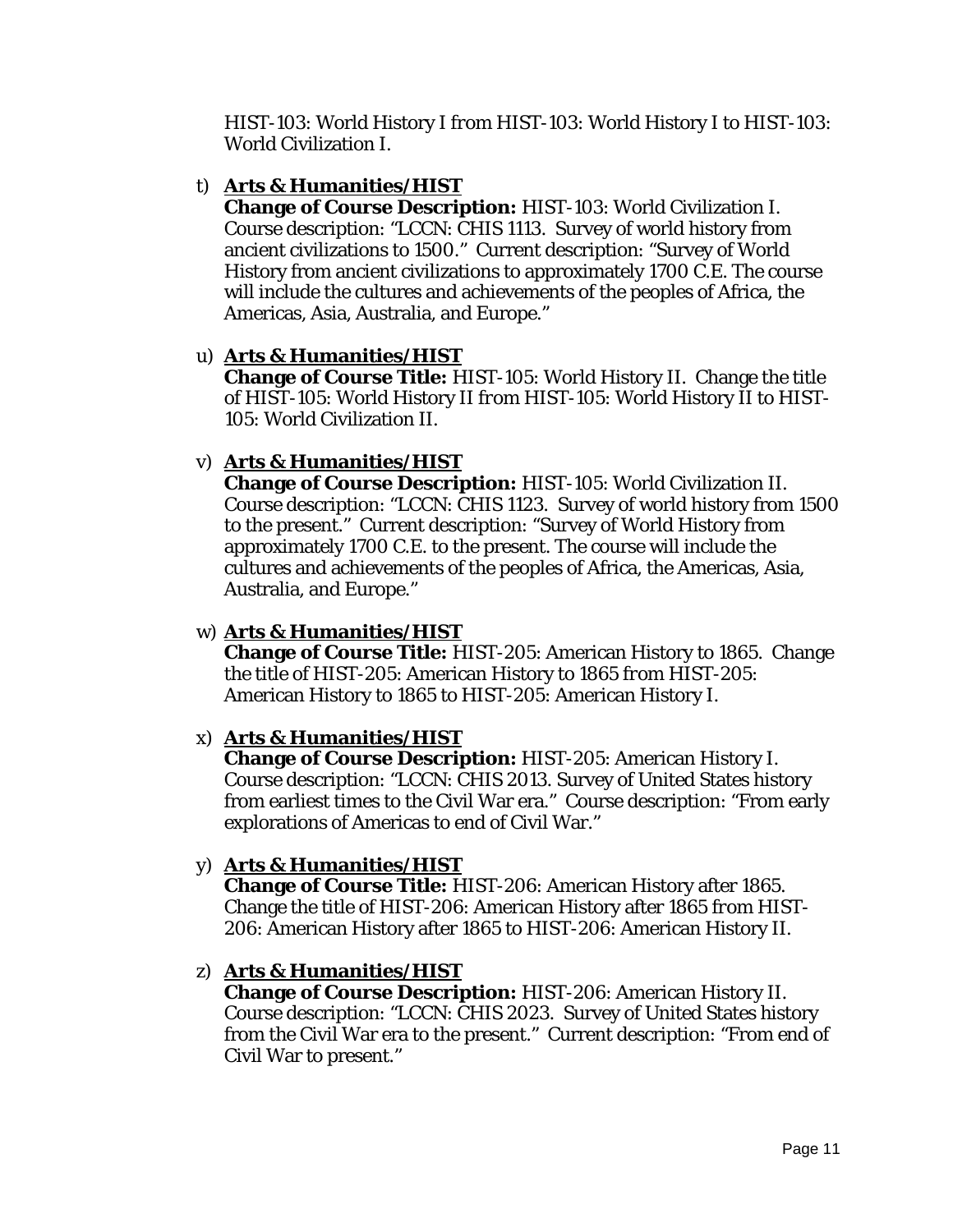#### aa)**Arts & Humanities/HIST**

**Change of Course Description:** HIST-260: Louisiana History. Course description: "LCCN: CHIS 2033. Survey of Louisiana history to the present." Current description: "Economic, political, and social history of Louisiana from colonial times to present."

### bb)**Arts & Humanities/MUSC**

**Change of Course Description:** MUSC-105: Music Appreciation. Course description: "LCCN: CMUS 1013. Basic elements and vocabulary of music; appreciation and understanding of diverse styles of music past and present; developing listening skills. Includes opportunities for experiencing music (recorded and/or live)." Current description: "Introduction to the art of music, with emphasis on listening. Basic elements and instruments are included, as are selected forms of folk, popular, and art music. Course designed for non-music majors."

### cc) **Arts & Humanities/MUSC**

**Change of Course Description:** MUSC-137: Jazz Appreciation. Course description: "LCCN: CMUS 1023. Basic elements and vocabulary of jazz; appreciation and understanding of diverse styles of jazz, past and present. Includes opportunities for experiencing jazz (recorded and/or live)." Current description: "Introduction to the history of jazz. Includes the main eras of jazz, as well as several of the major musicians and bands that influenced the musical development of jazz. Open to all students."

# dd) **Arts & Humanities/PHIL**

**Change of Course Description:** PHIL-101: Introduction to Philosophy. Course description: "LCCN: CPHL 1013. An introduction to the major issues and ideas developed throughout the history of philosophy." Current description: "Survey of Western thought from the early Greeks. Includes history and methodology of basic philosophical themes and problems."

#### ee) **Arts & Humanities/PHIL**

**Change of Course Title:** PHIL-112: Elementary Logic. Change the title of PHIL-112: Elementary Logic *from* PHIL-112: Elementary Logic *to* PHIL-112: Introduction to Logic.

#### ff) **Arts & Humanities/PHIL**

**Change of Course Description:** PHIL-112: Introduction to Logic. Course description: "LCCN: CPHL 2113. Introduces formal and informal reasoning, traditional logic, validation techniques, fallacies, and symbolic logic." Current description: "Principles and terminology of formal and informal logic."

#### gg) **Arts & Humanities/PHIL Change of Course Title:** PHIL-175: Social Ethics. Change the title of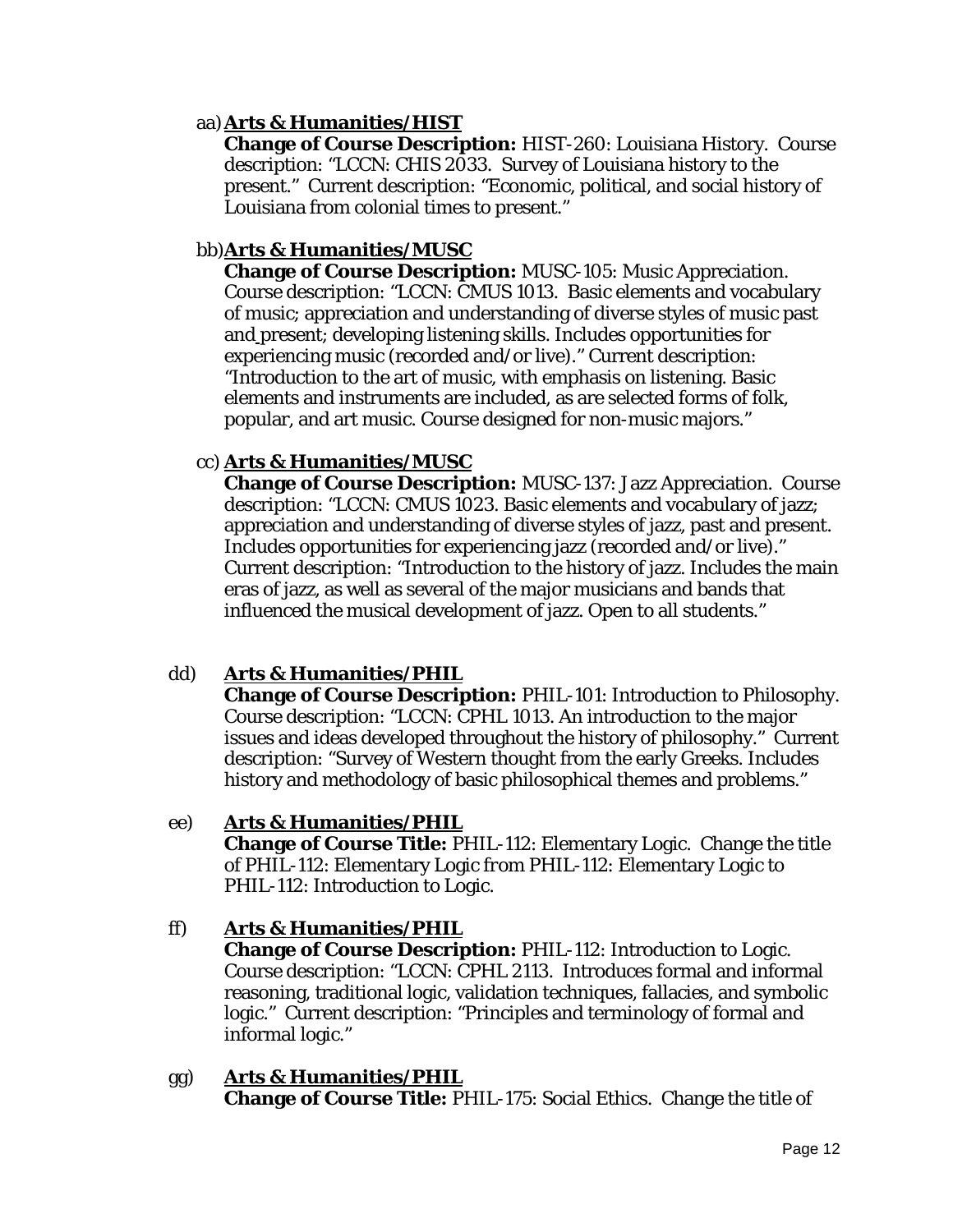PHIL-175: Social Ethics *from* PHIL-175: Social Ethics *to* PHIL-175: Introduction to Ethics.

# hh) **Arts & Humanities/PHIL**

**Change of Course Description:** PHIL-175: Introduction to Ethics. Course description: "LCCN: CPHL 2013. Introduction to ethical theories and their applications." Current description: "Ideas of the great moral thinkers. Focuses on moral problems in a social context and standards by which society judges right and wrong."

# ii) **Arts & Humanities/THEA**

**Change of Course Title:** THEA-101: Introduction to the Theatre. Change the title of THEA-101: Introduction to the Theatre *from* THEA-101: Introduction to the Theatre *to* THEA-101: Intro to Theatre.

# jj) **Arts & Humanities/THEA**

**Change of Course Description:** THEA-101: Intro to Theatre. Course description: "LCCN: CTHE 1013. Basic aspects, theatre arts, and vocabulary of theatre and dramatic arts, past and present; appreciation and understanding of diverse traditions. Includes opportunities for experiencing live or recorded theatrical performance." Current description: "Surveys major eras of theatre from Greeks to present. Emphasizes historical, literary, and production contributions to evolution of contemporary theatre. Attention to political, religious and sociological aspects of eras."

# kk) **Arts & Humanities/THEA**

**Change of Course Title:** THEA-111: Fundamentals of Acting. Change the title of THEA-111: Fundamentals of Acting *from* THEA-111: Fundamentals of Acting *to* THEA-111: Acting I.

# ll) **Arts & Humanities/THEA**

**Change of Course Description:** THEA-111: Acting I. Course description: "LCCN: CTHE 2103. Introduction to acting through improvisation, thought, emotion, intention, body awareness and movement. Develops a firm foundation in basic acting techniques." Current description: "Improvisation and basic acting skills necessary in the development of building a life of a character; analysis of play structure from an actor's and critic's point of view. Through exercises, relaxation, sensory awareness, stage movement, text work, and critiques the student/actor will heighten awareness, refine focus and concentration, and expand the imagination."

# mm) **Arts & Humanities/THEA**

**Change of Course Description:** THEA-211: Acting II. Course description: "LCCN: CTHE 2113. Further development and exploration of skills introduced in Acting I." Current description: "Introduces the student actor to the characterization skills necessary in the development of